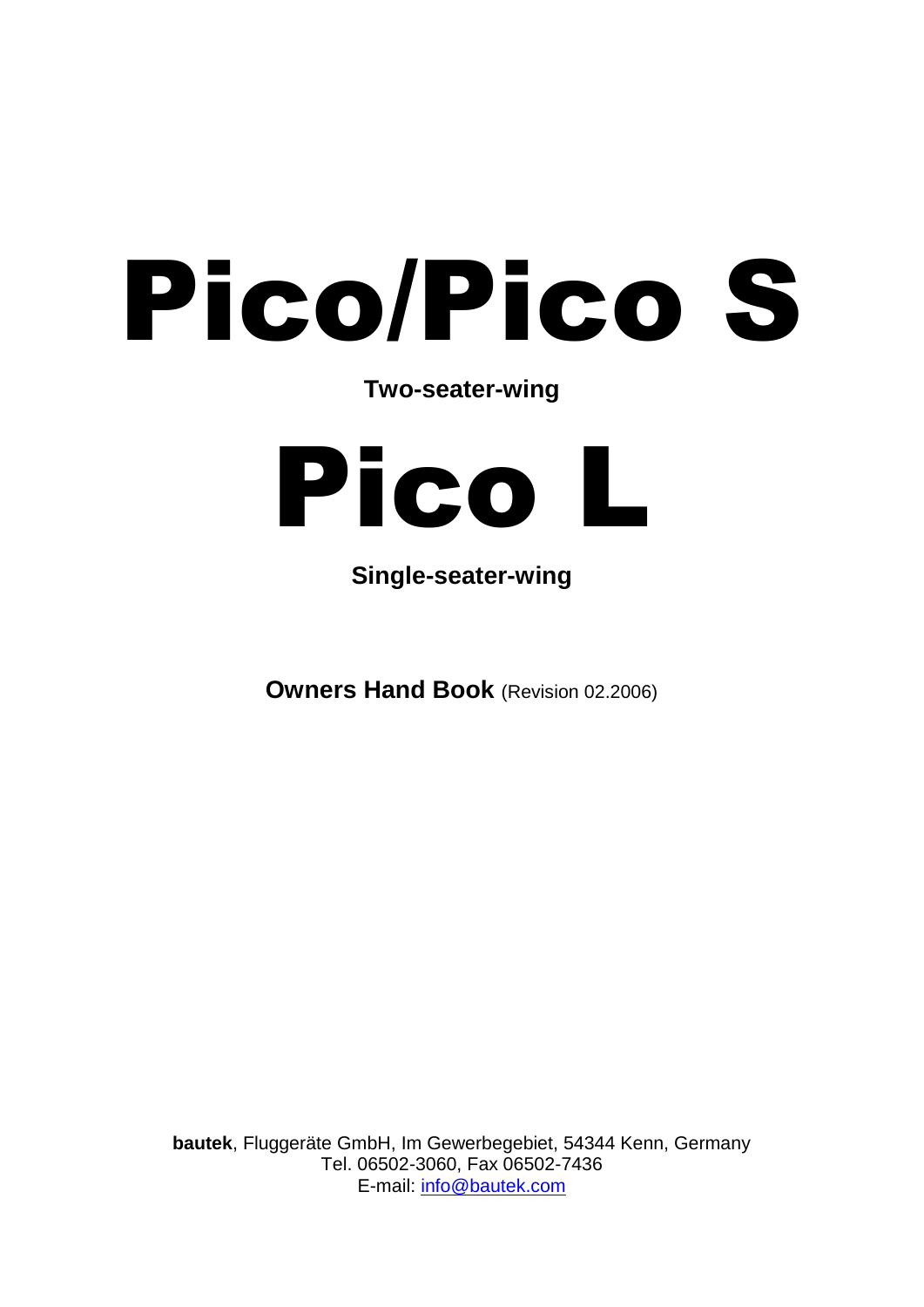# **Pico Serie Operating Procedures**

#### **General**

20 years of experience in hang glider design and manufacture enabled us to aim our objectives high during the design of our Dual Microlight Wing. We wanted to set new standards in Trike Wing handling, performance and design quality,

The construction was purposely based on the best wings available but incorporating tried and proven innovations from our hang gliding development. Thus the Pico became the patented Speed Valves, which are small openings in the undersurface towards the wing tips, which gives an improved directional stability and performance at higher air speeds. The Wing Tips have fairings fitted providing an optimal flow for the wing tip vortices and improves the aesthetics of the wing as well.

The structure of the two-seater-wings was tested for a maximum certified take off weight of 450 kg (992 lbs), the single-seater-wing for more than 230 kg. During the initial design of the Pico Wing, particular attention was paid to attaining a wide speed range. The wing has together with low bar pressures also light handling, a fantastic performance and very balanced and safe flight characteristics.

The Pico is perfectly suitable for training, cruising and aero towing. We are certain that the Pico will completely fulfil your expectations in every way and wish you pleasant and adventurous flights.

# **Before rigging the wing for the first time, it is imperative that the Hand Book is thoroughly read through.**

The attached Aircraft Type Data Sheet is a part of this Hand Book.

# **Rigging from the short or long packed condition.**

Open the zip of the short packed transport bag, remove the batten container and wing tip fairings and lay them to one side. Spread the uprights apart, taking the free end of the base bar and attaching it to the opposite upright knuckle, locking it with the quick pin. Turn the complete wing over laying it on the base bar, open the remaining Velcro straps. If the wing is short packed, unfold the outer leading edge tubes. Push the outer tubes into the inner leading edge tubing ensuring that the spring loaded snapper pins locate correctly. This can be seen when the black swivel tip spigots point left and right towards the end of the keel tube. Finally, from a short packed wing the sail tips now have to be pulled over both leading edge end caps. There is a thin black webbing strap sewn to the main black sail tip webbing loop to aid this task. Pay particular attention to the position of the main webbing loop, it must fit precisely in the cap groove and be secured in place with the Velcro attached to the leading edge tubing.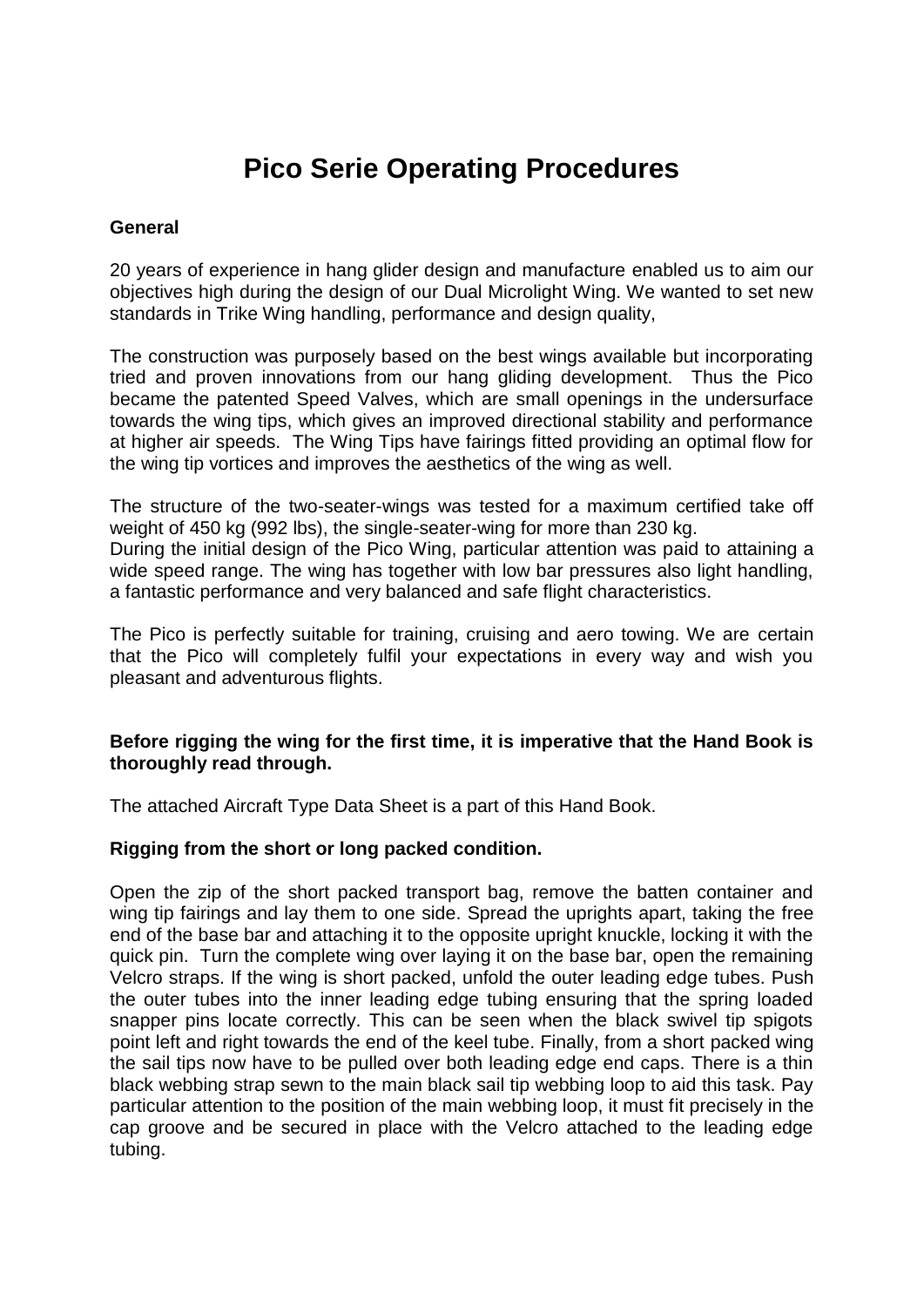#### **Spreading the sail, fitting the battens**

Now spread both wing halves out and place the king post between the two cross tube tensioning cables onto the spigot attached to the keel tube. Make sure the tensioning cables are not twisted. Finally insert the upper surface battens into the batten pockets, starting from the wing tips working inwards (left hand side Red, right Green) and secure them with the batten strings doubled over. The sail can be tensioned once all the upper surface battens have been fitted.

To tension the wing, the doubled cross tube cable must be pulled rearwards to hook the front part of the tensioning lever onto the bolt in the attachment rail. Quite a reasonable amount of pressure is required to achieve this. Finally, the tensioning lever must be laid back rearwards and secured with the quick pin.

#### **Setting up the Wing**

Unless you have ordered the keel tube extension as an optional extra, you will need a second person to assist with setting the wing up on its control frame. Together with your helper, one of you at the front the other at the rear, lift the keel tube and unfold the control frame forwards. The person standing at the front now takes the front lower rigging wires and attaches the triangular screw gate link onto the retention hook on the underside of the nose plate. The press button snapper secures the connection and must be depressed to release the front rigging wires. Finally lower the wing onto its nose.

#### **Attachment of the additional cross tube retention strop**

The Pico can be fitted with an additional cross tube safety strop. For this purpose, pass the black webbing strap around the back of the control frame head piece, left and right next to the keel tube towards the nose, and connect it with the webbing loops above and below the cross tube centre joint, using a screw link karabiner. Before derigging the wing, this strop must be removed first.

#### **Tensioning the tip struts**

The tip struts have a folding mechanism, with which the higher tensioning pressure of these struts can be easily applied. Always tension the wing before tensioning the tip struts. To tension the tip struts, unfold the shorter end of the strut towards the end of the keel tube, placing the end of the strut into the webbing loop on the rear most sail tip. Finally with an open hand in the sail (be careful not to trap your fingers or palm) and the other hand on the sail tip, push the hinge of the strut towards the keel tube until it locks after just going over being straight (geometric lock). The reverse procedure is required to remove the tip struts.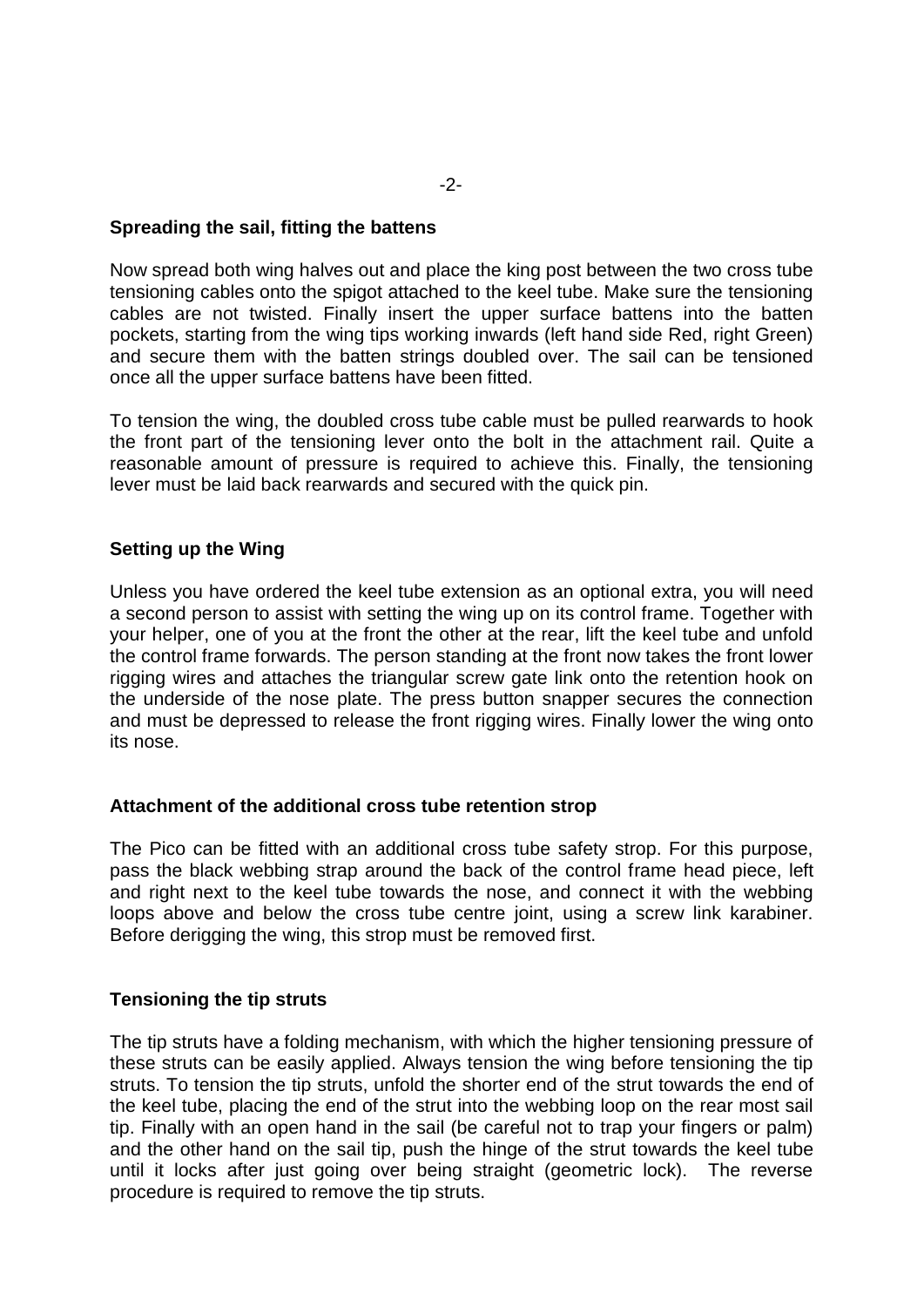#### **Inserting the undersurface battens and swivel tips**

Insert the straight battens through the oval openings in the undersurface until the sail batten is completely enclosed in the batten pocket. Using the attached cord, pull the batten back out a few millimetres until it is secured from sliding out further by the small reverse pocket. The straight battens at not purposely marked as they easily identified by their length. Push the swivel tips fully onto the plastic spigots, left and right, on the outer leading edge tubes. Zips have been fitted to this area of the lower surface to ease this task.

#### **Install the wing tip fairings**

The Pico has plastic fairings to optimise the flow of the wing tip vortices leaving the wing. Before fitting the fairings, check once again the correct position of the sail retention webbing loop in the leading edge end cap groove, then fit the fairing with the winglet pointing upwards, using the attached Velcro.

#### **Fitting the nose fairing**

Place the nose of the centre sail batten onto the foremost bolt in the nose plate (if it is not already correctly installed). Press the Velcro of the nose fairing firmly into place on the upper and lower surfaces.

#### **The wing is now completely rigged.**

Derigging the wing is performed with the above steps in the reverse procedure.

# **The pre-flight checks**

Make it a habit, before take off or assembly of the wing to the trike, to perform a thorough pre-flight check. Serviceable equipment, the correct appreciation of the flying field and weather reduce the risk of flying appreciably.

- 1. Holding the wing in front of you and looking along the leading edges from the nose plate, check both leading edges for a symmetrical, smooth and an even bend to the wing tips, check also for a symmetrical rigging of the wing. Is the spring loaded button, to secure the lower front rigging wires, protruding completely?
- 2. Is the cross tube safety strop fitted correctly and the screw link karabiner closed tightly?
- 3. Are all zips in the under surface closed?
- 4. Are both outer swivel tips pushed fully onto the spigots?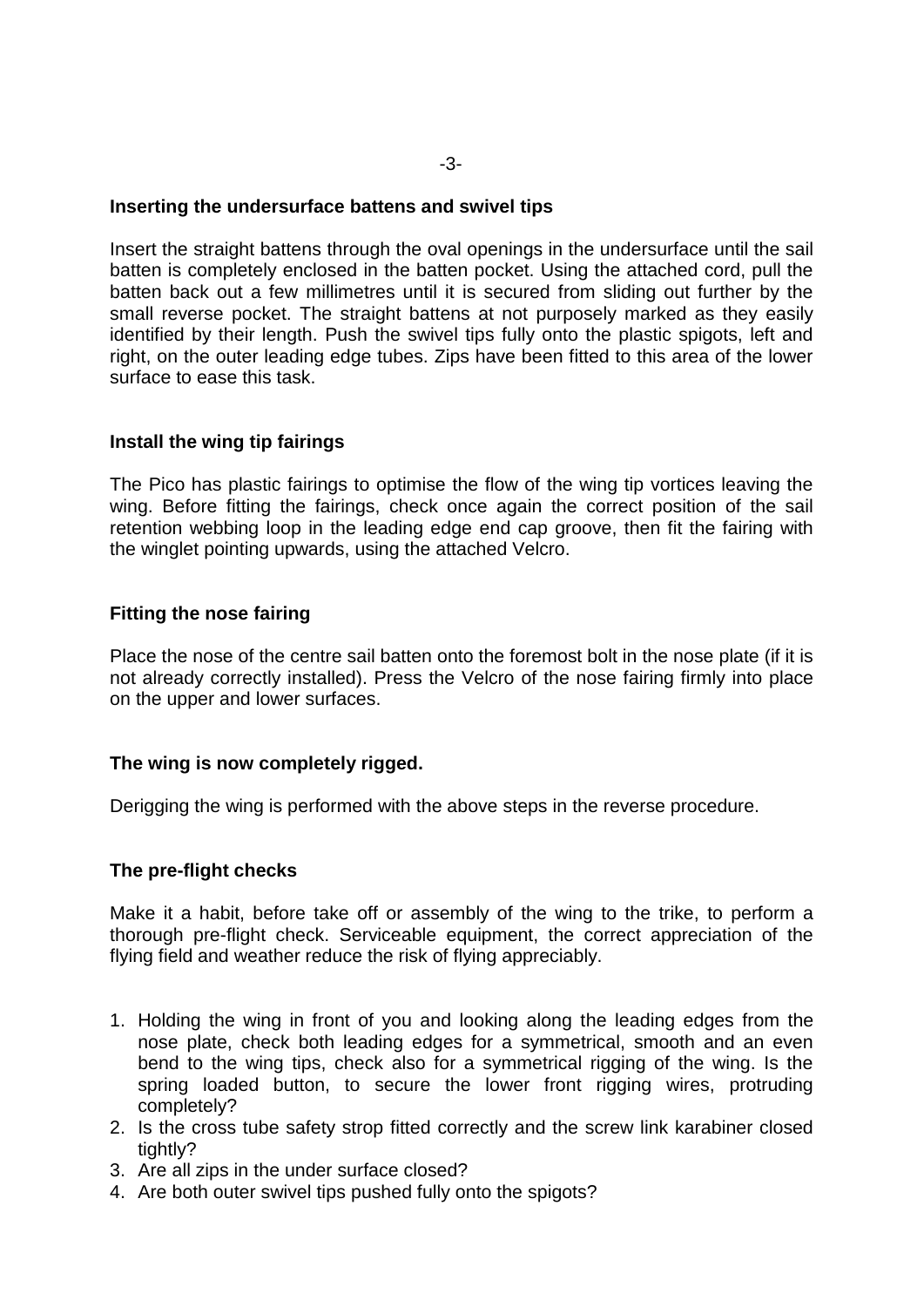- 5. Are both, the right and left hand, tip struts tensioned and are the plastic tip fairings correctly fitted?
- 6. Are the lower rigging wire swages twisted, have the cables, left and right the same tension and is the cable damaged in any way?
- 7. Is the quick pin securing the base bar fully inserted and safetied?
- 8. Are the uprights straight and is the keel tube, in the area of the mast attachment and control frame head piece, damaged at all?
- 9. Are all the under surface battens installed and secured?
- 10.Are all the luff lines undamaged and correctly fitted?
- 11.Is the tensioning lever for the cross tube tensioning cables, correctly positioned and secured with a quick pin?
- 12.Are all top surface battens installed and secured with the attached cords?

#### **Occasionally check for the following**

- 1. The tubing for bends and dents, as described in the section concerning maintenance and repair procedures.
- 2. The steel cables left and right within the sail double surface, for possible damage.
- 3. The sail batten camber using the batten plan.

#### **General Information and limitations**

The Pico was type certified by the German Microlight Association, DULV, to a MTOW of 450 kg (992lbs). Flight envelope +30 to -30 degrees pitch and 60 degrees roll, in excess of which is classed as aerobatics and not permitted.

The Pico was tested in January 2000, in accordance with the in Germany, then valid aviation standards for microlight wings. They represent the standard of technology at the present time. As the understanding of this technology progresses, it is possible that to date unknown physical conditions have not yet been taken into account!

We therefore recommend to include a safety reserve when choosing the weather conditions in which you intend to fly, as well as the flight manoeuvres you intend to perform.

#### **Trim instructions**

The Pico sail is trimmed very accurately in the works production using special measuring instruments. It is, never the less, possible that the wing pulls to one side in flight after a duration of time. In case it is necessary to search for the cause of such a condition, before a trim correction is made, it must be certain that everything is correctly rigged and no damage is present. After which, it must noted if in flight the wing pulls to one side constantly, that is, at all speeds and at idle. If this is the case then two correction possibilities are available: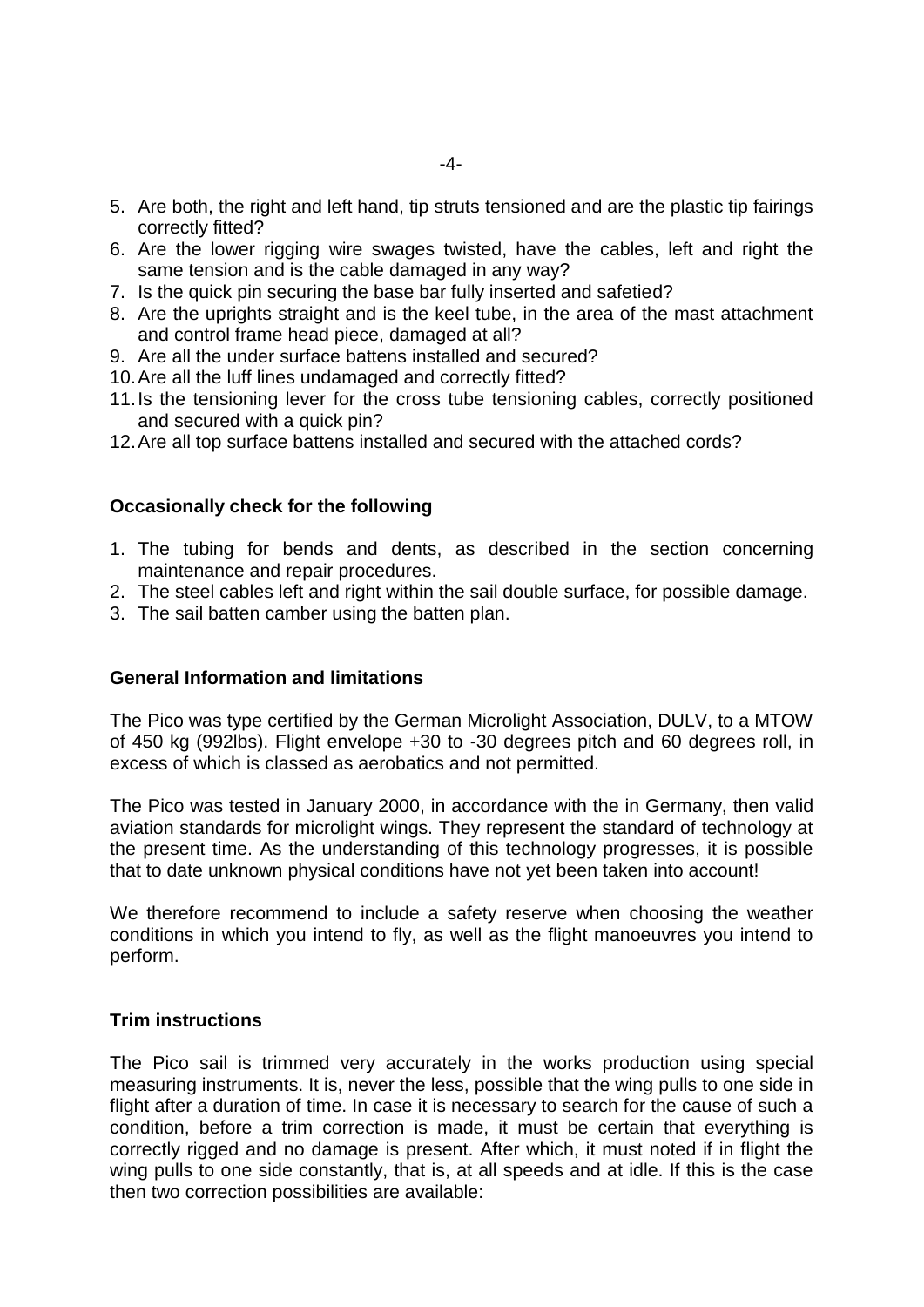**The wing pulls to the right:** Increase the camber of the sail battens No. 10 and 11 on the right hand side by approx. 5 mm, or screw the left hand leading edge end cap tightly together with the plastic wing tip fairing in the lower hole.

If the wing pulls to one side only at high speeds then the swivel tip must be checked for distortion/bends. Give us a call if the problem persists, and you require advice.

#### **Maintenance und Repair procedures**

For long durations of transport on a car roof rack, we recommend the use of a specialised restraint system (e.g. Toli Carrier) or an aluminium ladder. Do not roll the area of the Mylar insert too tight and also do not pull the Velcro straps too tight so as not to cause wrinkles in the leading edge surface. If the sail is wet, spread the wings slightly to allow it to dry out, otherwise mildew will develop.

When the sail or frame is found to be damaged, check all involved parts very thoroughly, the best method is to remove the frame from the sail.

When a tube has been overloaded, it firstly becomes permanently distorted (is bent), after which it will actually break. Therefore any bent tubing found, has already received an overloading and must be immediately replaced, as the material structure has already been damaged. Due to repetitive rigging and derigging, the steel cables can suffer from accelerated wear, especially in the area close to the edges of the swages. These areas should be regularly checked. The upper surface sail battens should be occasionally checked for correct camber using the sail batten plan.

The length of the leading edge end caps and the tip struts are adjusted for each individual wing. Should one of these parts require replacement, it must be adjusted to the originals length.

All zips should be sprayed occasionally with cockpit spray (vehicle accessory shop). Dirt and soil marks on the sail can be removed using normal washing agents. Thoroughly rinse the sail material with clean water afterwards. Stains on the Mylar sail or adhesive remains from registration numbers can be removed using acetone. The Mylar sail is best preserved and protected with the use of a synthetic material spray (such as Amour or similar, also vehicle accessory shop). If the chance of a flight in rain cannot be completely discounted, the leading edge should rubbed with a light film of washing liquid, so that the risk of rain drops clinging to the leading edge and disturbing the normal airflow, thus causing an increase in the sink rate, is reduced to a minimum. For this reason areas of rain should be avoided if at all possible.

# **Attention!**

*In accordance with the regulations of the German Microlight Association, DULV, the Pico must be checked once every year.*